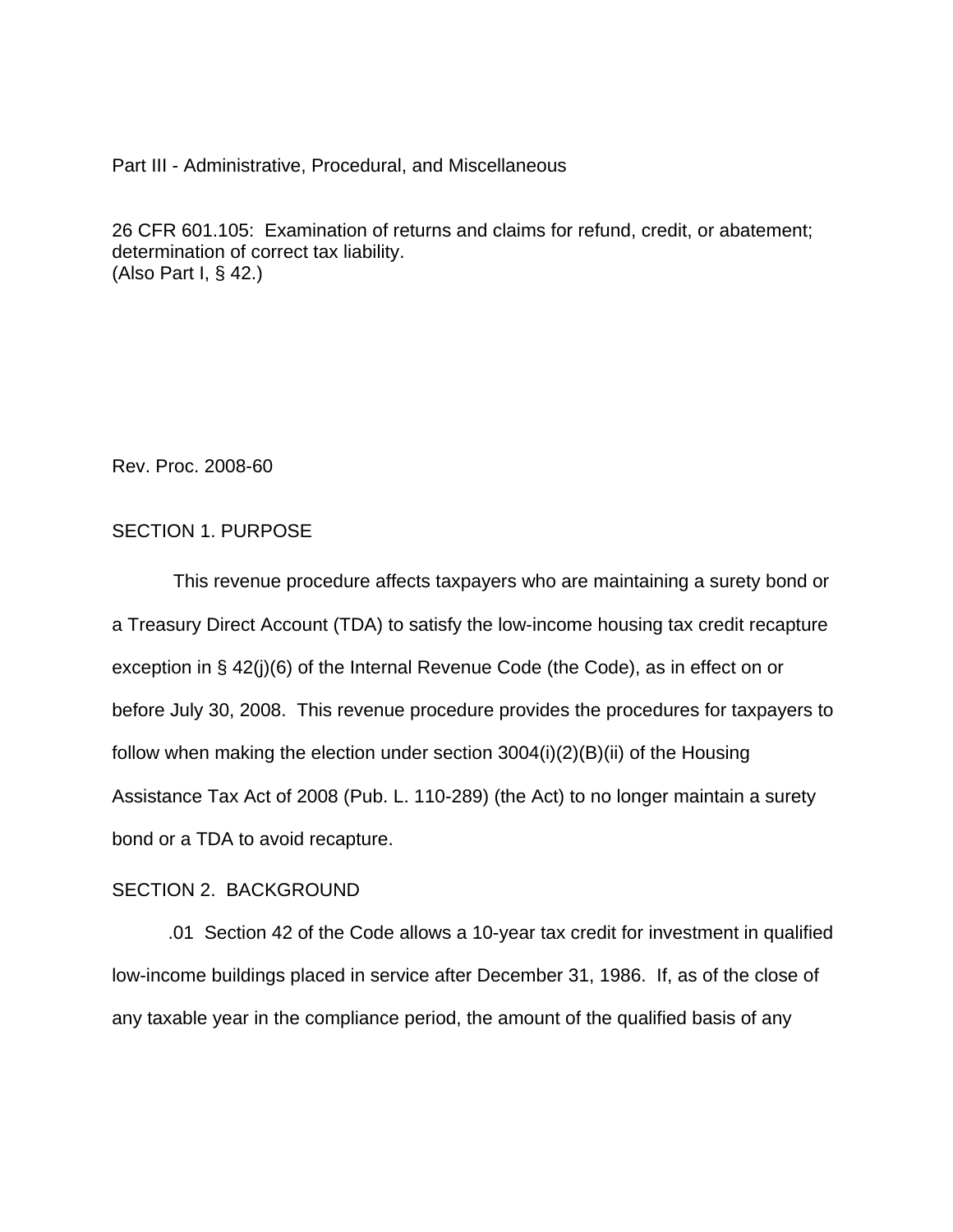building with respect to the taxpayer is less than the amount of such basis as of the close of the preceding taxable year, § 42(j)(1) provides that the taxpayer's tax for the taxable year shall be increased by the credit recapture amount.

.02 Prior to the Act, § 42(j)(6) of the Code provided that in the case of a disposition of a building or an interest therein the taxpayer would be discharged from liability for any additional tax by reason of such disposition if (A) the taxpayer furnished to the Secretary a bond in an amount satisfactory to the Secretary and for the period required, and (B) it was reasonably expected that such building would continue to be operated as a qualified low-income building for the remainder of the building's compliance period. A building's compliance period is defined in  $\S$  42(i)(1).

.03 Form 8693, Low Income Housing Credit Disposition Bond, was developed by the Service for use as a "surety bond" for taxpayers to use to avoid or defer recapture of low-income housing tax credits under § 42(j)(6) of the Code following a disposition of a building (or interest therein). Rev. Rul. 90-60, 1990-2 C.B. 3, provides guidance to taxpayers on the amount of "surety bond" considered satisfactory by the Secretary and the period of the bond required by the Secretary under  $\S$  42(j)(6).

.04 Rev. Proc. 99-11, 1999-1 C.B. 275, establishes a collateral program as an alternative to providing a surety bond to avoid or defer recapture of low-income housing tax credits under § 42(j)(6) of the Code. Under this program, taxpayers may establish a TDA and pledge certain United States Treasury securities to the Internal Revenue Service as security for the taxpayer's recapture liability.

.05 Taxpayers must use Form 8693 in posting a surety bond and in establishing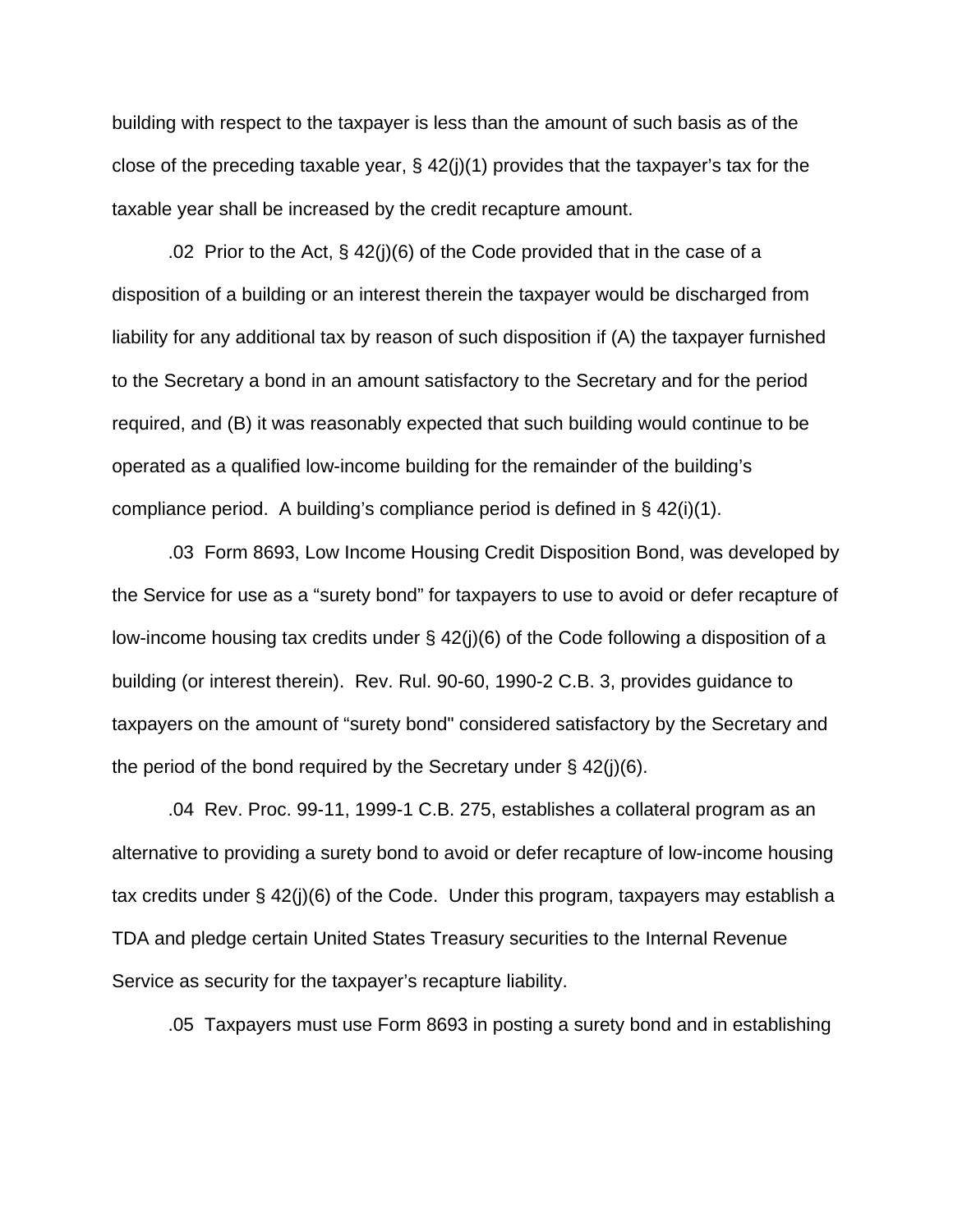a TDA. The Internal Revenue Service must approve Form 8693 before it will take effect.

.06 Section 42(j)(6)(A) of the Code, as amended by section 3004(c) of the Act, provides that, in general, the increase in tax under § 42(j)(1) shall not apply solely by reason of the disposition of a building (or an interest therein) if it is reasonably expected that such building will continue to be operated as a qualified low-income building for the remainder of the building's compliance period.

.07 Section 42(j)(6)(B) of the Code, as amended by section 3004(c) of the Act, provides that if a building (or interest therein) is disposed of during any taxable year and there is any reduction in the qualified basis of such building which results in an increase in tax for such taxable or any subsequent taxable year, then (i) the statutory period for the assessment of any deficiency with respect to such increase in tax shall not expire before the expiration of 3 years from the date the Secretary is notified by the taxpayer (in such manner as the Secretary may prescribe) of such reduction in qualified basis, and (ii) such deficiency may be assessed before the expiration of such 3-year period notwithstanding the provisions of any other law or rule of law which would otherwise prevent such assessment.

.08 Under section 3004(i) of the Act, the amendments made to § 42(j)(6) of the Code by section 3004(c) of the Act apply to interests in buildings disposed of after July 30, 2008, the date of enactment of the Act. In addition, the amendments also apply to interests in buildings disposed of on or before July 30, 2008, if (i) it is reasonably expected that such building(s) will continue to be operated as qualified low-income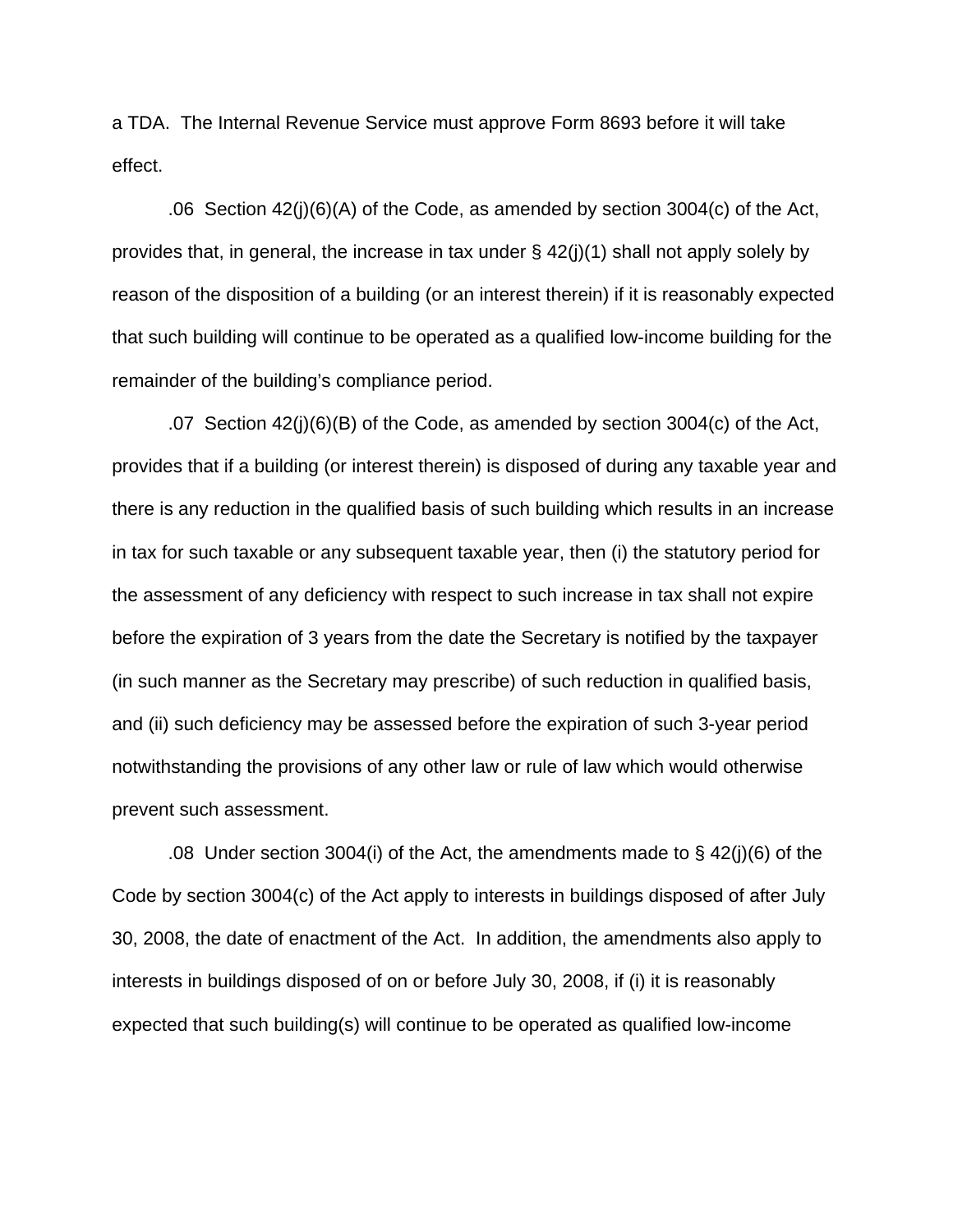building(s) (within the meaning of  $\S$  42) for the remainder of the compliance period with respect to such building(s), and (ii) the taxpayer elects the application of these rules to such disposition.

#### SECTION 3. SCOPE

 .01 Except as provided in section 3.02 of this revenue procedure, this revenue procedure applies to all taxpayers that disposed of a qualified low-income building (or an interest therein) on or before July 30, 2008, for which the Internal Revenue Service has approved a Form 8693. Under this revenue procedure, these taxpayers may elect to have section 3004(c) of the Act apply to the disposition if at the time of the election the building covered by a surety bond or TDA is reasonably expected to continue to be operated as a qualified low-income building for the remainder of the building's compliance period.

.02 This revenue procedure does not apply to any taxpayer who opted to satisfy the bond posting exception to recapture under § 42(j)(6) of the Code by setting up a TDA, and who received a Form 8693 that was approved by the Internal Revenue Service before January 1, 2008, but who did not fund the TDA within the period for funding the TDA prescribed by Rev. Proc. 99-11.

## SECTION 4. PROCEDURE FOR MAKING ELECTION

.01 A taxpayer who seeks to make the election provided by section 3004(i)(2)(B)(ii) of the Act must submit a letter to the Internal Revenue Service containing the following information:

(1) The taxpayer's name, address, and taxpayer identification number;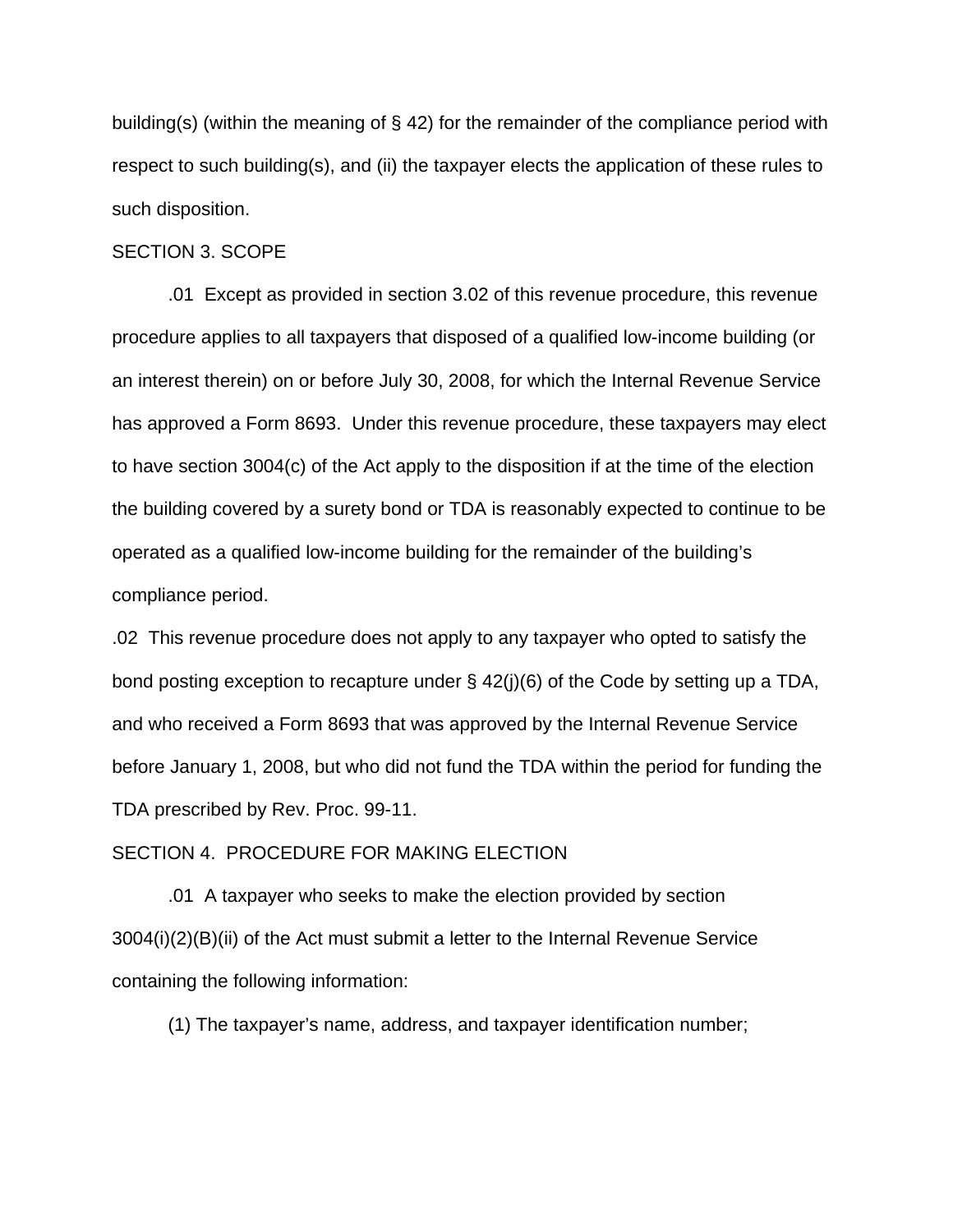(2) A statement affirming that the taxpayer reasonably expects that the building will continue to be operated as a qualified low-income building (within the meaning of § 42) for the remainder of the building's compliance period;

 (3) A declaration stating: "Under penalties of perjury, I declare that I have examined this letter and the representations made therein, and to the best of my knowledge and belief, they are true, correct, and complete."

 .02 The taxpayer must attach to the letter required by Section 4.01 of this revenue procedure a copy of the Form 8693 that was approved by the Internal Revenue Service for the building, signature page only, and mail the letter and attached page to:

> Internal Revenue Service Box 331 Attn: LIHC Unit, DP 607 South Philadelphia Campus Bensalem, PA 19020

## SECTION 5. EFFECT OF ELECTION

If a taxpayer makes the election under this revenue procedure, section 3004(c) of the Act applies to a disposition of a building (or interest therein) on or before July 30, 2008. Thus, the disposition is treated as if  $\S$  42(j)(6) of the Code, as in effect on or before July 30, 2008, contained no provision for the posting of a bond to avoid or defer recapture and the taxpayer is treated as if no surety bond or TDA had been established for that disposition.

# SECTION 6. PAPERWORK REDUCTION ACT

 The collection of information contained in this revenue procedure has been reviewed and approved by the Office of Management and budget in accordance with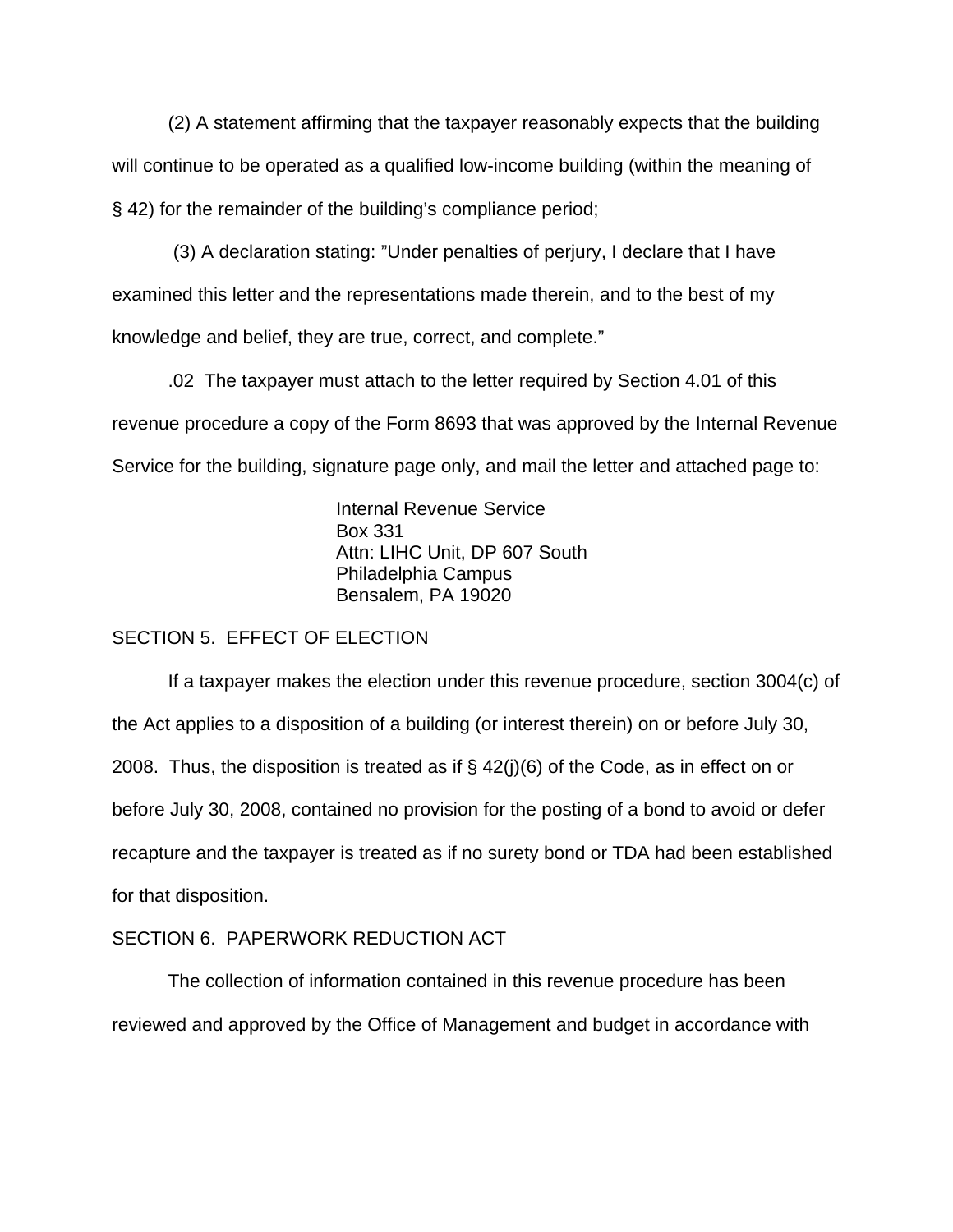the Paperwork Reduction Act (44 U.S.C. 3507) under control number 1545-2120.

 An agency may not conduct or sponsor, and a person is not required to respond to, a collection of information unless the collection of information displays a valid OMB control number.

 The reporting requirement is contained in section 4 of this revenue procedure. The information is required so that taxpayers may elect to terminate surety bonds or TDA accounts furnished or established under former § 42(j)(6).

 The likely respondents are taxpayers who have currently in effect a surety bond or TDA to avoid or defer recapture of low-income housing tax credits arising from a disposition of a building (or interest therein) on or before July 30, 2008. The estimated total annual reporting burden is 7,800 hours. The estimated annual burden per respondent is 1 hour, depending on the individual circumstances. The estimated total number of respondents is 7,800. Books or records relating to a collection of information must be retained as long as their contents may become material in the administration of any internal revenue law. Generally tax returns and tax return information are confidential, as required by 26 U.S.C. 6103.

#### SECTION 7. EFFECTIVE DATE

This revenue procedure is effective for elections under section 3004(i)(2)(B)(ii) of the Act made on or after October 2, 2008. An election request submitted by a taxpayer to the Internal Revenue Service after July 30, 2008, but prior to October 2, 2008, that does not satisfy all of the procedures required by Section 4 of this revenue procedure will be deemed valid as of the date originally submitted if the taxpayer corrects the